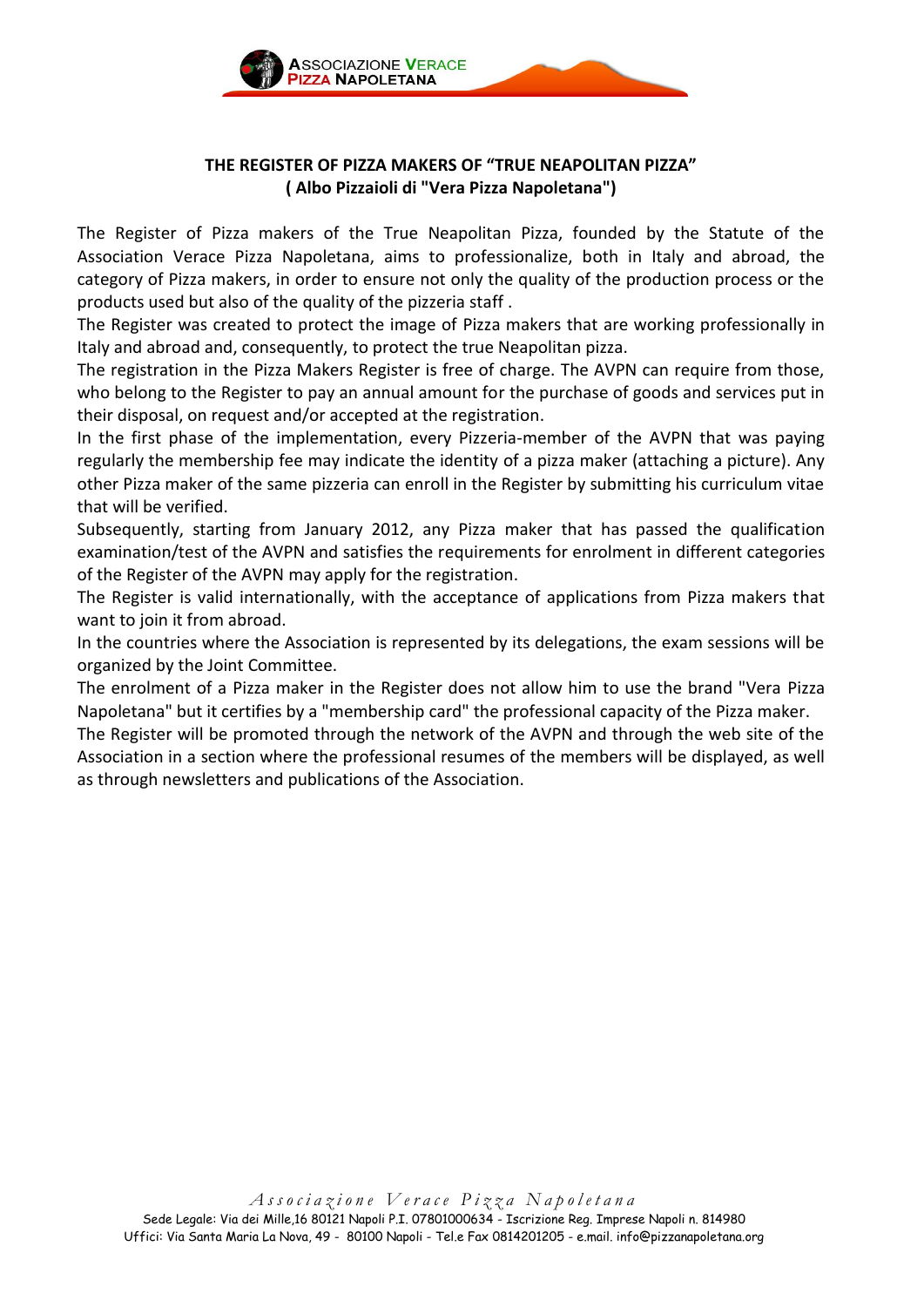

## **REGULATION**

According to the founding principles of the True Neapolitan Pizza Association, and the principles of the Regulations (Il Disciplinare) of the True Neapolitan Pizza and gathering the professional experiences of members, the following qualifications were defined:

## **QUALIFICATIONS**

# **a) Oven Operator (Addetto al Forno) / Pizza maker assistant (Aiuto Pizzaiolo)**

May apply for the membership in this section those:

- who have been working continuously for at least two years in a raw, to support activities and to simplify the work of the main Pizza maker – namely: preparation of condiments, management and cleaning of the workbench, cooking the pizza and oven management - at pizzerias in Italy and/or abroad. This experience must be attested by a letter of recommendation from the employer and confirmed by passing an exam in the presence of the True Neapolitan Pizza Association Committee with a score of at least 75 points out of 100 points;

- who have been working/worked continuously for at least one year at pizzerias in Italy and/or abroad, have attended the "Vera Pizza Napoletana" training course and passed an examination in the presence of the Committee of the True Neapolitan Pizza Association with a score of at least 75 points out of 100 points.

## **b) True Pizza Maker (Pizzaiolo Verace)**

May apply for membership in this section those, who have been working continuously for at least three years in a raw at pizzerias in Italy and/or abroad. This experience must be attested by a letter of recommendation from the employer and confirmed by passing an exam in front of the Committee of the True Neapolitan Pizza Association with a score of at least 75 points out of 100 points.

### **c) Instructor Pizza Maker (Pizzaiolo Istruttore)**

May apply for membership in this section, the True pizza maker (Pizzaiolo Verace) with a vocation for teaching and who have delivered at least 20 training sessions on behalf of the AVPN or have passed a qualifying examination for the training ability in the presence of an ad hoc Committee of the AVPN.

### **HONORARY STATUSES**

The AVPN can attribute the honorary status of **Senior Pizza Maker (Pizzaiolo Verace Senior)** to those who have been working/ worked continuously for at least 10 years at pizzerias in Italy and/or abroad. That work must be certified by a reference letter from the employer where he is actually working or have worked and confirmed by the exam with a score of at least 75 points out of 100 points.

The honorary status of Senior Pizza maker can also be attributed for the particular merits.

The AVPN can attribute the honorary status of **Master Pizza Maker (Pizzaiolo Maestro)** to those who have been distinguished in spreading and promotion of the tradition of the "true Neapolitan pizza" in Italy and abroad and in transferring of own skills to new generations.

These honors will be indicated in a special section of the Register.

In the case that the Pizza maker is not able to prove by any document his/her professional experience, he/she must pass an examination in the presence of the ad hoc Committee of the True Neapolitan Pizza Association.